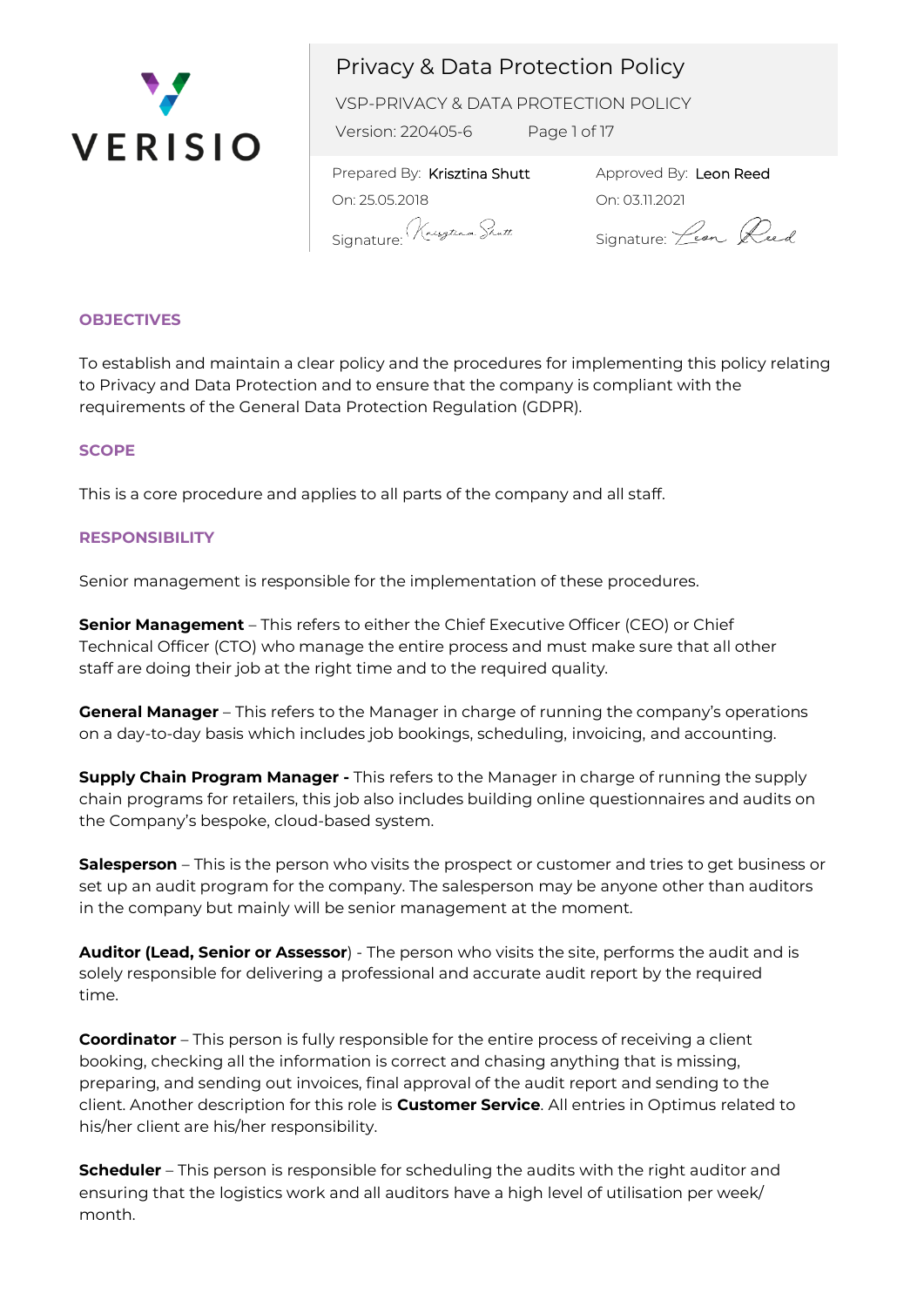

VSP-PRIVACY & DATA PROTECTION POLICY

Version: 220405-6 Page 2 of 17

 Prepared By: Krisztina Shutt On: 25.05.2018 Signature: Krytenn Shutt

Approved By: Leon Reed On: 03.11.2021

Signature: *Leon* Reed

**Report Checker** – This person is responsible for checking all audit reports 100% for accuracy and following up with auditors on matters that need to be clarified. He/ She is also responsible for gathering statistics on auditor's accuracy and on-time performance.

For detailed information on the qualifications and exact job descriptions referenced positions please refer to the documents *VQM-002 Verisio Org Chart and VQM-003 Job Descriptions.*

### **DEFINITIONS**

The names of documents used in this process are in *Italic*. Blank forms to be completed in the process are underlined. Key terms highlighted in **bold**. Forms and documents referred to are all listed in the Appendix at the end of the procedure. Abbreviations will be placed in brackets after the full descriptions, the first time they are used.

The font used for this procedure is **Monserrat 10 Black**

All references to He/ She are interchangeable.

The words **Customer** and **Client** are interchangeable.

A **Supplier** can be an agent, trader, middleman or the actual production site. A **factory** is the actual production site where the goods are made, or final assembly is done. A factory may also be a farm for food clients. If the factory has

several sites that need to be visited then the expression **plant** may be used to define these further. A factory is the production **site** that is to be audited. Sometimes an office location may be audited on instruction from the customer. A factory may be 2 people or 50,000 people. A factory may be a farm or any other type of production line.

A **Job** is a request to audit a factory or inspect products in a factory. One set of audit or inspections reports will be issued per job.

**Optimus** refers to the Compliance Management Software system that Verisio uses to book, schedule, invoice, track and file all audit and inspection job requests from customers. For further information relevant Optimus Training documents which are to be found in the Library folder of Optimus available to all employees.

**Xero** is the cloud-based invoicing system used by Verisio to issue invoices and manage accounting.

**Data Controller** has a specific meaning within the General Data Protection Regulation. It means a person, organisation or body that determines the purposes for which, and the way, any Personal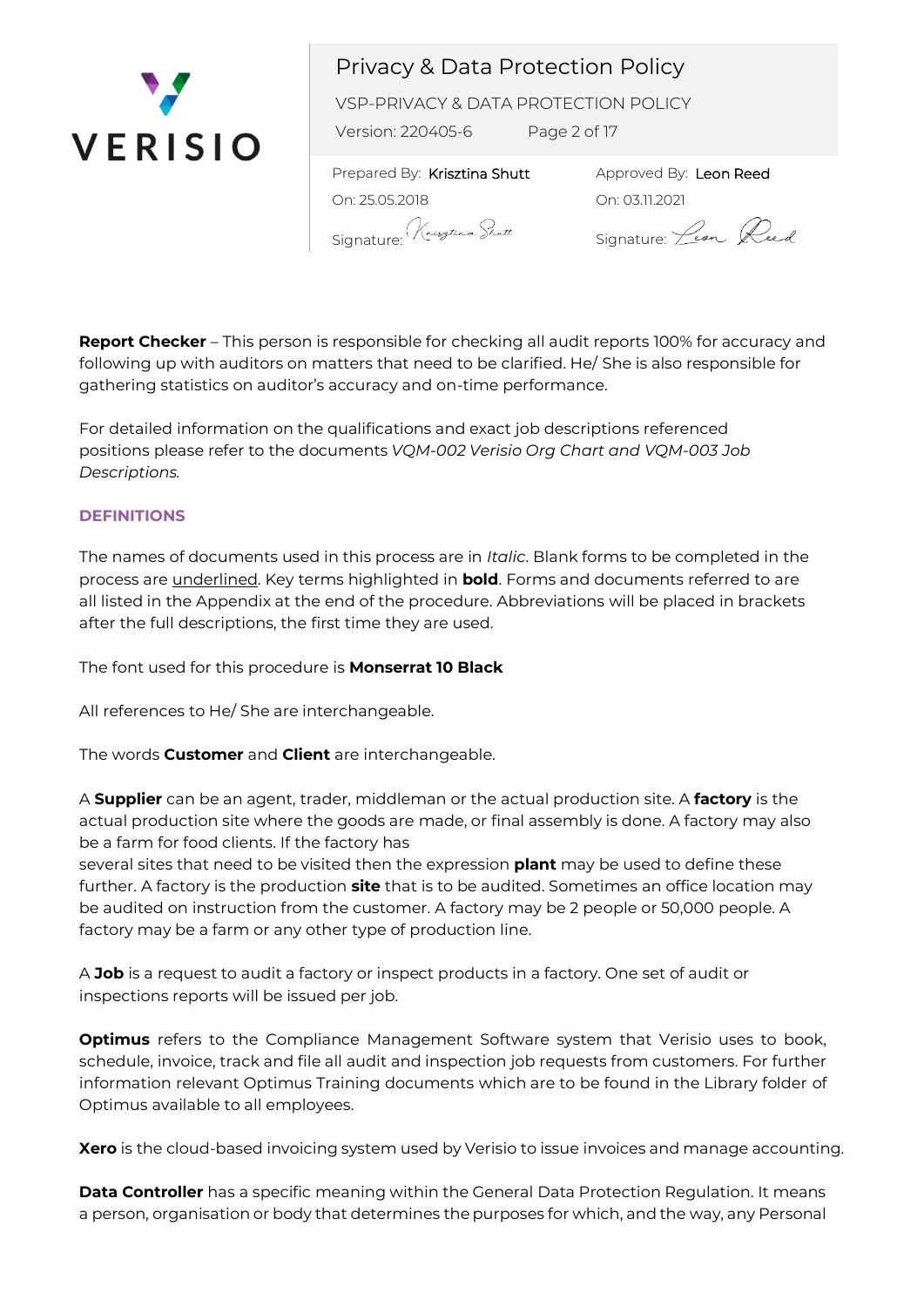

VSP-PRIVACY & DATA PROTECTION POLICY

Version: 220405-6 Page 3 of 17

 Prepared By: Krisztina Shutt On: 25.05.2018 Signature: Krythan Shutt

Approved By: Leon Reed On: 03.11.2021

Signature: *Lean* Reed

Data is processed.

**Data Processor** means any person, organisation or body that processes personal data on behalf of and on the instruction of the company. Data processors have a duty to protect the information they process by following the Data Protection Rules.

**Data Subject** means a living individual about whom the company processes Personal Data and who can be identified from the Personal Data. A data subject need not be a UK national or resident. All data subjects have legal rights in relation to their Personal Data and the information that the company holds about them.

**Personal Data** means any information relating to a living individual who can be identified from that information or in conjunction with other information, which is in, or is likely to come into, the company's possession. Personal Data can be factual (such as a name, address or date of birth) or it can be an opinion (e.g., a performance appraisal). It can even include a simple email address. A mere mention of someone's name in a document does not necessarily constitute Personal Data, but personal details such as someone's contact details or salary (if it enabled an individual to be identified) would fall within the definition.

**Processing** means any activity that involves use of Personal Data. It includes obtaining, recording, or holding the information or carrying out any operation or set of operations on it, including organising, amending, retrieving, using, disclosing, erasing or destroying it. Processing also includes transferring or disclosing Personal Data to third parties.

**Special Categories of Personal Data** means information about a person's racial or ethnic origin, political opinions, religious or similar beliefs, trade union membership, physical or mental health or condition or sexuality. It also includes genetic and biometric data. Special Categories of Personal Data can only be processed under strict conditions and such processing will usually, although not always, require the explicit consent of the data subject.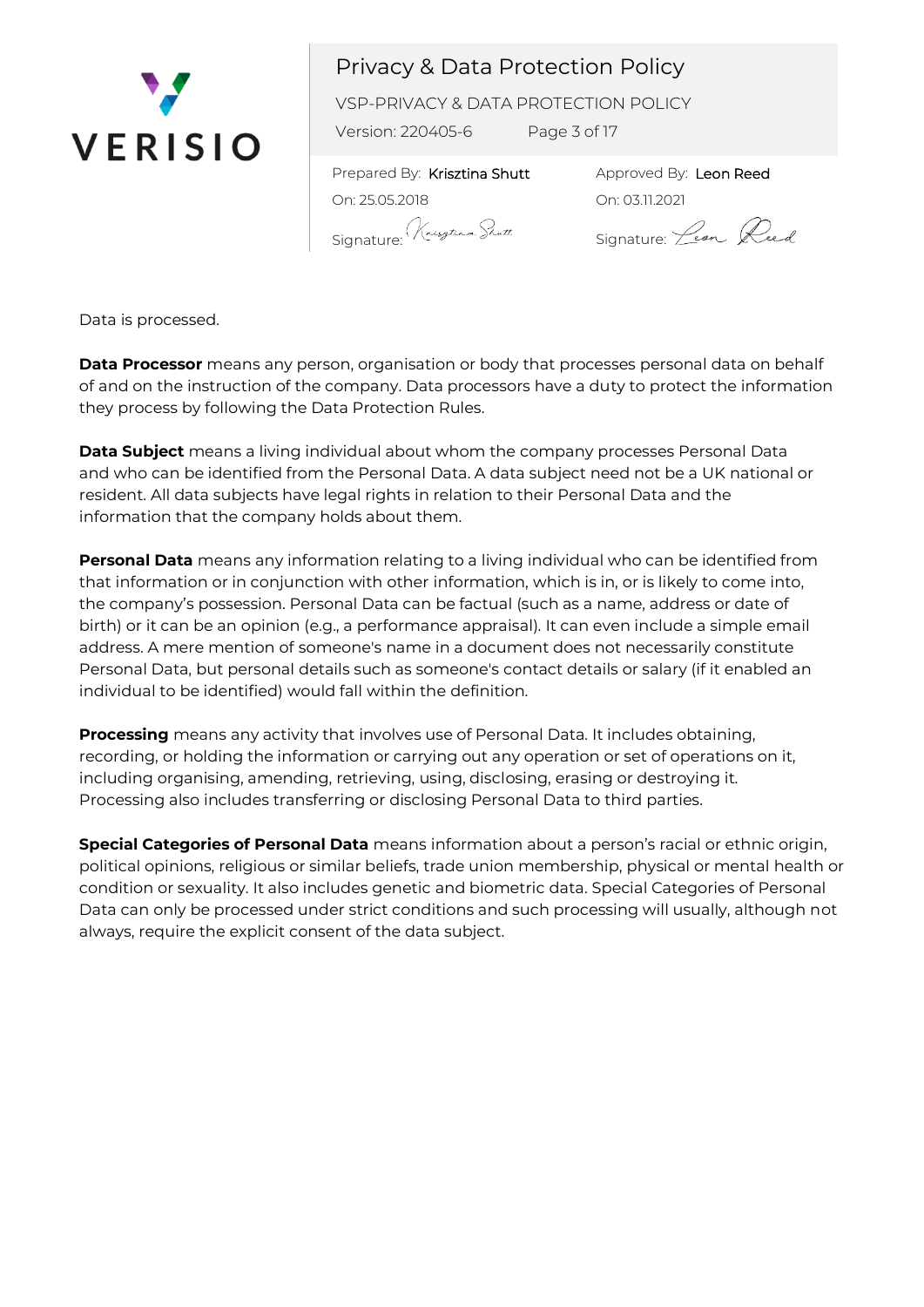

VSP-PRIVACY & DATA PROTECTION POLICY

Version: 220405-6 Page 4 of 17

 Prepared By: Krisztina Shutt On: 25.05.2018 Signature<sup>:</sup> Kneszterm. Shutt.

Approved By: Leon Reed On: 03.11.2021

Signature: *Lean* Reed

# **EXECUTIVE SUMMARY**

## **Key facts of the policy**

In line with the requirements of the new General Data Protection Regulation (GDPR) that has just come into effect, Verisio has developed policy and procedures to address the challenges relating to our industry. The salient features in practical terms are as follows:

- Verisio takes data protection seriously and has robust processes in place.
- In the course of auditing, we gather confidential information on companies and individuals which must be stored and processed with great diligence. This confidentiality has always been at the heart of good social compliance auditing. If any confidential interviews have been recorded, the copy of the recording will be transferred onto a hard drive and locked in a safe in our Head Office. Only Senior Management and Office Manager will have keys to the safe. This information will not be added to our cloudbased system, and it has to be removed from the auditors telephone or computer.
- All data we gather is stored in our cloud-based Optimus system housed in a typhoon- and earthquake-proof data centre. This data is protected by security that exceeds the Advanced Encryption Standard (AES). No stand- alone personal data is permitted to be kept on individual computers.
- Every access by any user is recorded by the system using IP addresses and date stamps. Master andIndividual passwords are changed on a regular basis and must exceed 12 mixed and randomcharacters.
- During the audit, data subjects are requested to give consent to the use of their data as part of their contractual commitment to the master client. Their data can only be viewed by the controller, the processor, the subject, and the master client.
- All data is collected and processed in a lawful, fair, and transparentmanner.
- Verisio has appointed an Internal Data Protection Officer.
- Any data subject may have full view of all the data held on them by requesting a log-in to the Optimus system. Commonly any data will have already been shared in the form of a hard or soft-copy audit report.
- Data may be shared with law enforcement or intelligence where the standards of vital, public, and legitimate interests are met. This may apply in the case of vulnerable workers or children being under immediate threat.
- Verisio may contact companies with relevant information to any audit or services but will ask consent for any direct mailings.
- As part of the contractual arrangement within auditing, data must be kept for an indefinite period of time, as agreed between the master client and the data subject. However, if all parties are in agreement, data may be erased permanently from the system.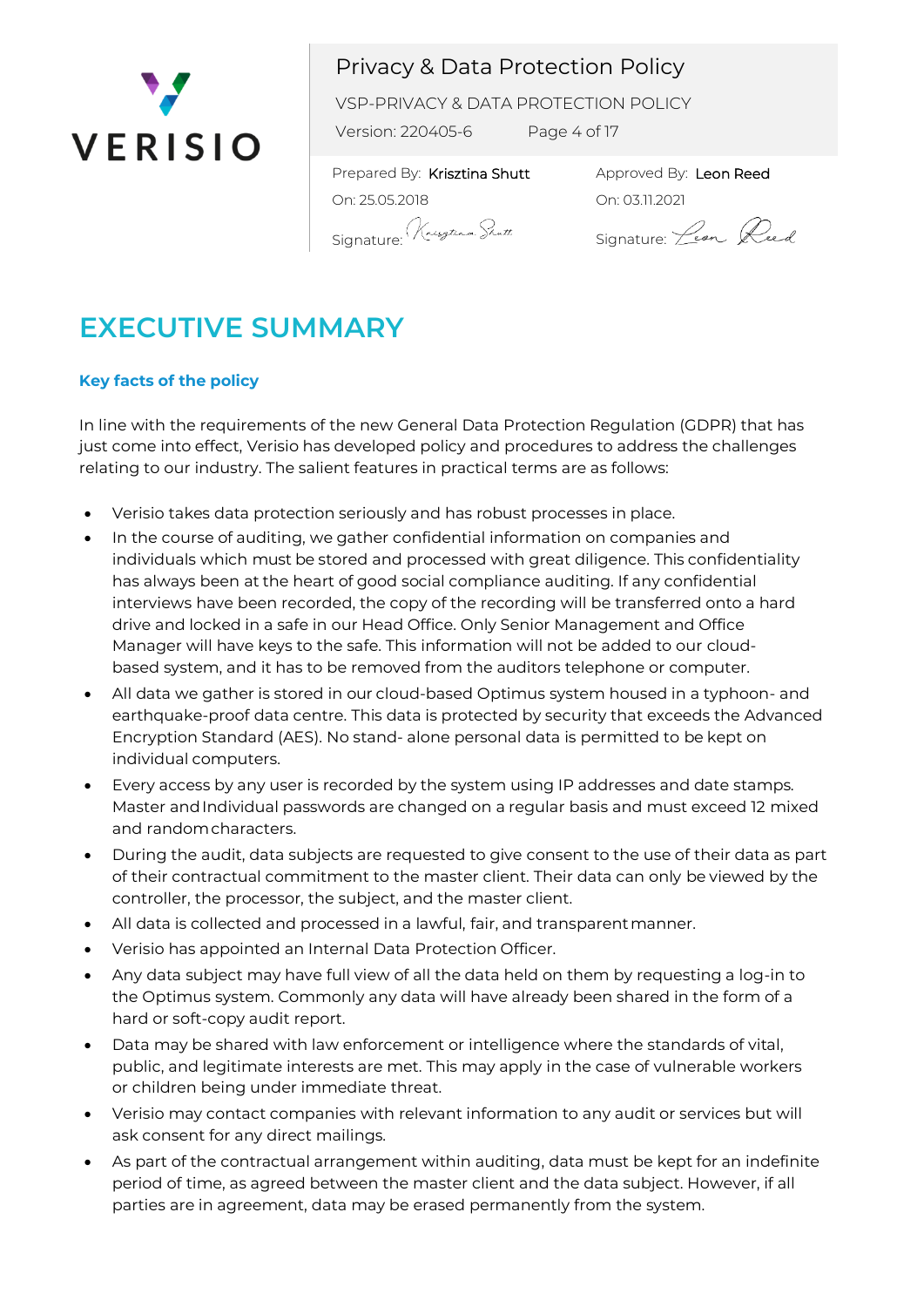

VSP-PRIVACY & DATA PROTECTION POLICY

Version: 220405-6 Page 5 of 17

 Prepared By: Krisztina Shutt On: 25.05.2018 Signature: Krythan Shutt

Approved By: Leon Reed On: 03.11.2021

Signature: *Lean* Reed

### **Introduction and background**

Verisio is a **Data Controller** and consequently must process all **Personal Data** (including Special Categories of Personal Data) about Data Subjects in accordance with the General Data Protection Regulation (the "GDPR") and any other relevant data protection legislation, domestic or otherwise, (as may be in force or repealed or replaced from time to time) (together the "**Data Protection Rules**"). For the avoidance of doubt, Verisio remains the sole Data Controller, even where processing is carried out by affiliated offices or sub-contractors.

Verisio will collect, store, use and otherwise process Personal Data about the companies and people with whom it interacts, who are the **Data Subjects**. This may include clients, workers, employees, contractors, suppliers and other third parties.

Verisio processes Personal Data so that it can comply with its statutory obligations and achieve its objective of advancing and maintaining the good corporate social compliance and the fight against Modern Slavery.

Every Data Subject has several rights in relation to how Verisio processes their Personal Data. Verisio is committed to ensuring that it processes Personal Data properly and securely in accordance with the Data Protection Rules, as such commitment constitutes good governance and is important for achieving and maintaining the trust and confidence of Data Subjects. Therefore, Verisio will regularly review its procedures, to ensure that they are adequate and up to date, not less than once a year.

### **Data protection principles**

Verisio as the Data Controller is required to comply with the six data protection principles set out in the GDPR, which provide that Personal Data must be:

- 1. Processed fairly, lawfully and in a transparent manner.
- 2. Collected for specified, explicit and legitimate purposes and not further processed for other purposes incompatible with those purposes.
- 3. Adequate, relevant, and limited to what is necessary in relation to the purposes for which it is processed.
- 4. Accurate and, where necessary, kept up to date every reasonable step must be taken to ensure that inaccurate personal data is erased or rectified without delay.
- 5. Kept in a form that permits identification of Data Subjects for no longer than is necessary for the purposes for which the personal data is processed.
- 6. Processed in a way that ensures its security, including protection against unauthorised or unlawful processing and against accidental loss, destruction, or damage, using appropriate technical or organisational security measures.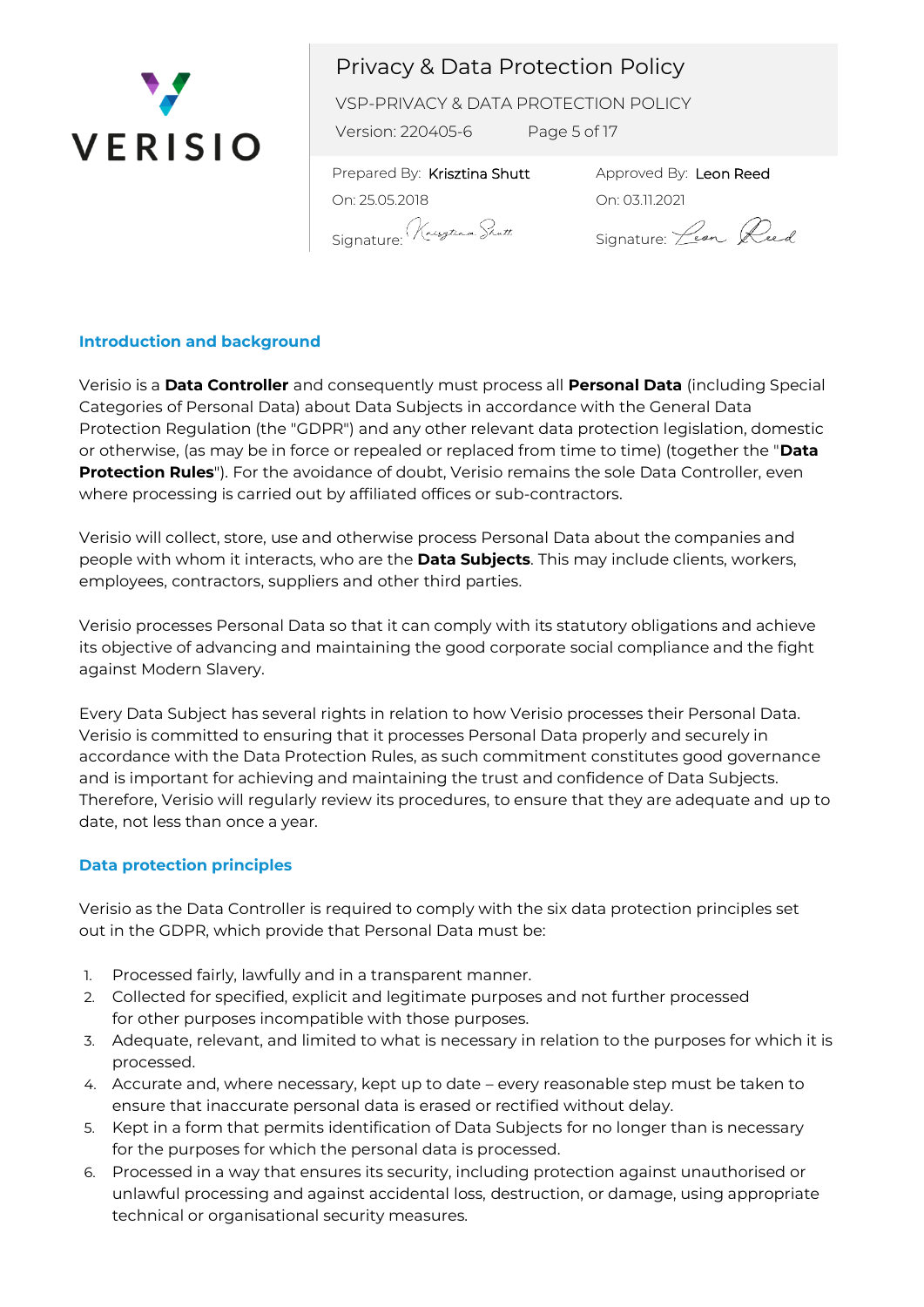

VSP-PRIVACY & DATA PROTECTION POLICY

Version: 220405-6 Page 6 of 17

 Prepared By: Krisztina Shutt On: 25.05.2018 Signature: Krythan Shutt

Approved By: Leon Reed On: 03.11.2021

Signature: *Leon* Reed

There is also an overarching principle: the Data Controller must be able to demonstrate compliance with the six principles. Accountability is vital.

## **The Data Protection Officer (DPO)**

Senior Management has overall responsibility for compliance with the Data Protection Rules. However, **Data Protection Officer** (the **"DPO")** shall be responsible for ensuring day-to-day compliance with this Policy and the Data Protection Rules.

Senior Management will provide the DPO with sufficient resources and support to carry out his responsibilities. The DPO will perform and annual review (usually in December of all procedures) to ensure they are fit for purpose and the policy is being met.

The DPO is designated as the **Head of Training** - [privacy@verisio.global](mailto:privacy@verisio.global)

The General Manager, assisted by her team of Coordinators have overall responsibility for ensuring our compliance with Data Protection legislation within the company. She will ensure that:

- The Data Protection Policy is implemented and communicated effectively.
- A data protection culture of continuous improvement is created, and progressmonitored
- Suitable and sufficient funds, people, materials, and equipment are provided to meet all data protection requirements.
- There is regular communication and consultation with employees and clients on data protection issues.
- Data protection incidents are recorded, investigated, and reported to the DPO.

This Policy applies to all Personal Data processed by the company in whatever format (e.g. paper, electronic, film) and regardless of how it is stored (e.g. electronically or in filing cabinets). It also includes information that is in paper form but is intended to be put into electronic form and to any recordings made such as telephone recordings and CCTV.

### **How we will comply?**

This policy is intended to ensure that any processing of Personal Data is in accordance with the Data Protection Rules and the data protection principles. The company will therefore:

- Ensure that, when personal information is collected, the Data Subject is made aware of the Privacy Notice and informed of what data is being collected and for what legitimate purpose(s).
- Be transparent and fair in processing Personal Data.
- Take steps to ensure the accuracy of data at the point of collection and at regular intervals,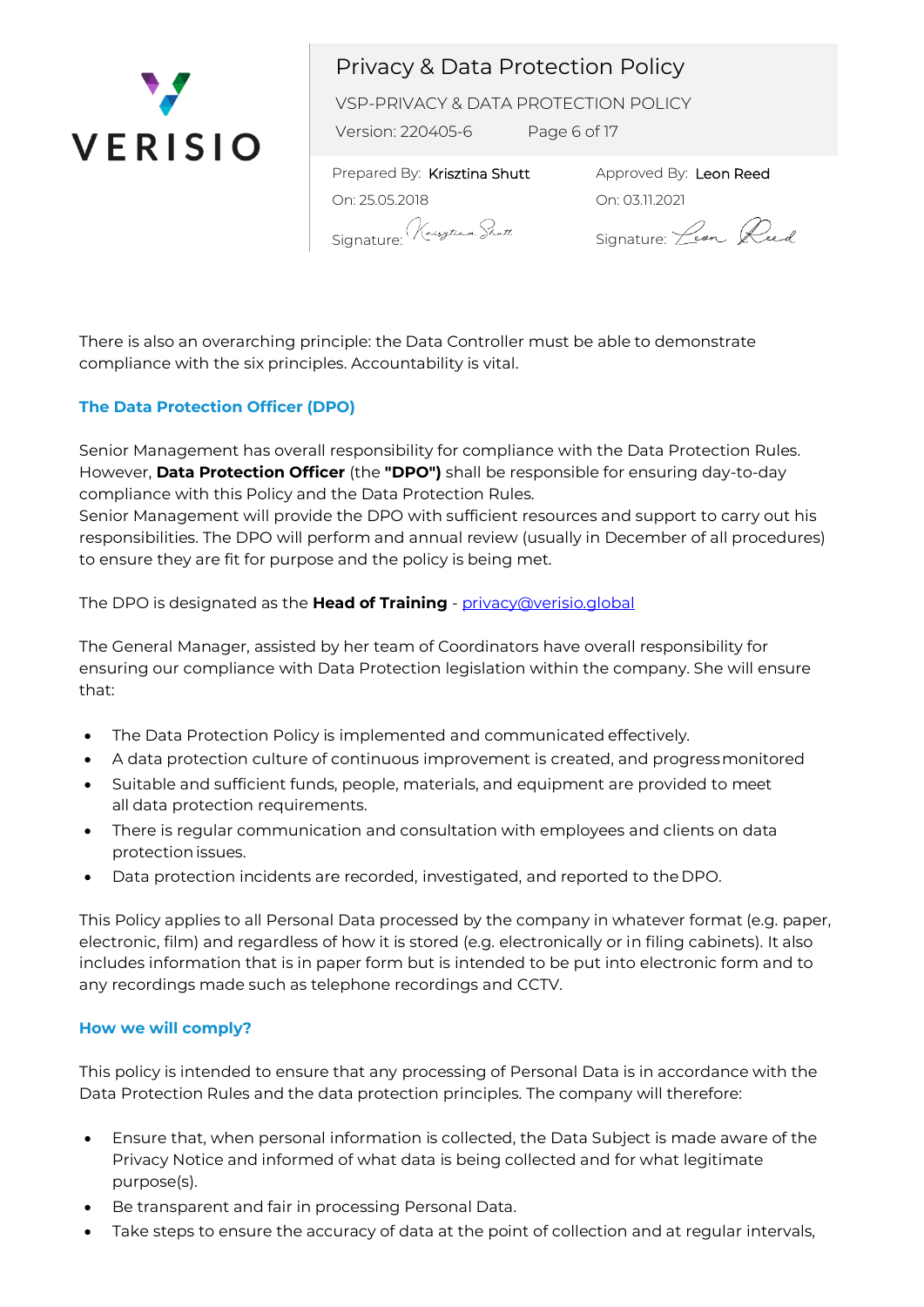

VSP-PRIVACY & DATA PROTECTION POLICY

Version: 220405-6 Page 7 of 17

 Prepared By: Krisztina Shutt On: 25.05.2018 Signature<sup>.</sup> Kryten Shutt

Approved By: Leon Reed On: 03.11.2021

Signature: *Lean* Reed

thereafter, including advising Data Subjects of their right to ask for rectification of Personal Data held about them.

- Securely dispose of inaccurate or out-of-date data, or data which is no longer required for the purpose(s) for which it was collected.
- Share information with others only when it is lawful to do so and ensure that individuals are informed of the categories of recipient to whom data will or may be disclosed and the purposes of any such disclosures.
- Ensure that additional safeguards (as required by the Data Protection Rules) are in place to protect Personal Data that is transferred outside of the European Economic Area (the "EEA").
- Ensure that data is processed in line with the Data Subject's rights, which include the right to:
	- request access to Personal Data held about them by the company.
	- have inaccurate Personal Data rectified.
	- have the processing of their Personal Data restricted in certain circumstances.
	- Have Personal Data erased in certain specified situations (in essence where the continued processing of it does not comply with the Data Protection Rules).
	- Prevent the processing of Personal Data for direct-marketing purposes.
	- Ask the company to prevent Processing of Personal Data which is likely to cause unwarranted or substantial damage or distress to the Data Subject or any other individual.
	- Prevent, in some cases, decisions being made about them which are based solely on automated processing (i.e. without human intervention) and which produce significant or legal effects on them.
	- Ensure that all employees are aware of and understand the company's data protection policies and procedures.
	- Adopt a Data Retention Policy which sets out the periods for which different categories of Personal Data will be kept.
	- Design projects, processes, and systems with privacy in mind at the outset

Through adherence to this Policy and related data protection policies, and through appropriate record-keeping, the company will seek to demonstrate compliance with each of the data protection principles.

## **Data Security & Responsibilities**

The company must ensure that appropriate technical and organisational security measures are in place to prevent unauthorised or unlawful processing or damage to or loss (accidental or otherwise), theft, or unauthorised disclosure of Personal Data (a "Data Breach"). In particular, wherever possible, all employees should endeavor to ensure that: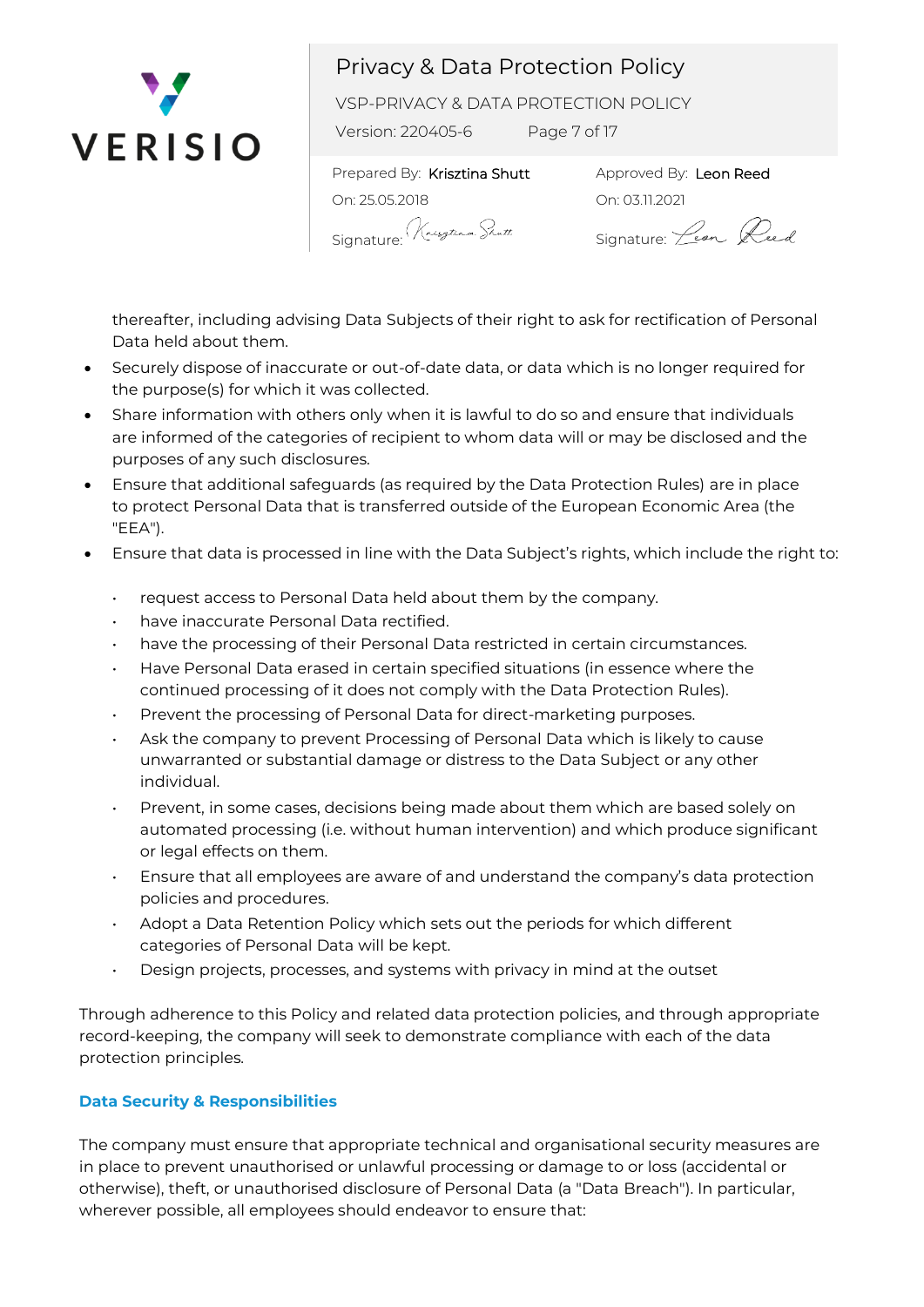

VSP-PRIVACY & DATA PROTECTION POLICY

Version: 220405-6 Page 8 of 17

 Prepared By: Krisztina Shutt On: 25.05.2018 Signature: Kryten Shutt

Approved By: Leon Reed On: 03.11.2021

Signature: *Lean* Reed

- The only individuals who have access to Personal Data and are able to process it are those who are authorised to do so.
- Personal Data is stored only on the **Optimus Compliance Management system** and not on individual PCs, portable electronic devices, or removable storage media, unless those devices have been encrypted.
- Passwords are kept confidential, are changed regularly, and are not shared between individuals. Passwords should be a minimum of 12 characters long, including capitals, numbers, and symbols.
- PCs are locked or logged off and paper documents are securely locked away when individuals are away from their desks.
- Offices, desks and filing cabinets/cupboards are kept locked if they contain Personal Data of any kind, whether in digital or electronic format or on paper.
- When destroying Personal Data, paper documents are securely shredded, and electronic data is securely deleted.
- Personal Data removed from an office is subject to appropriate security measures, including keeping paper files in a place where they are not visible or accessible by the public, using passwords/passcodes. Encrypting portable electronic devices and storing such devices securely (e.g. not left in the boot of a car overnight).

If any employee becomes aware that there has been a Data Breach, you must report this immediately to the DPO.

## **Privacy Notice & Consent Form**

When any information is collected from an individual, they must be made aware of the prevailing approved **Privacy Notice**. The Privacy Notice provides information about what, why and how information is processed. All employees should make yourself aware of it.

The Consent Form, which is part of the Privacy Notice ensures that Data Subjects have clearly signed consent to the data being held on them as part of the auditing process.

When auditors visit a site to be audited, they may use Verisio's standard *F-ADMIN Privacy Notice & Consent Form* which must be signed by the parties whose data is being collected. When working on behalf of client's with their own documentation Verisio auditors will use whatever suitable Privacy Notice document has been provided as part of the scheme or client program.

#### **Data Processors**

The company may instruct another body or organisation to process Personal Data on its behalf as a Data Processor (e.g. a payroll provider, a third-party IT provider, delivery of mail shots). In such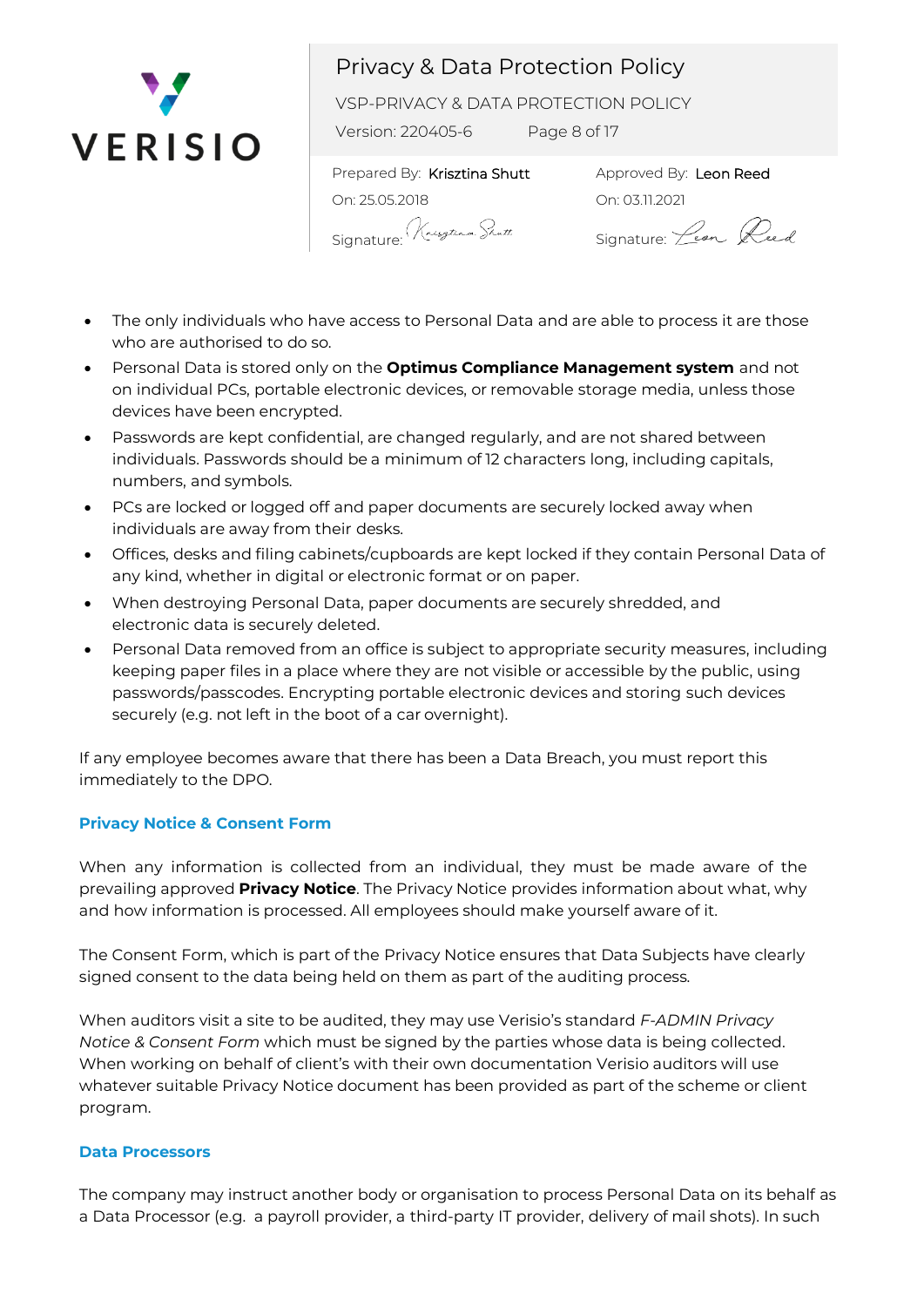

VSP-PRIVACY & DATA PROTECTION POLICY

Version: 220405-6 Page 9 of 17

 Prepared By: Krisztina Shutt On: 25.05.2018 Signature: Krytenn Shutt

Approved By: Leon Reed On: 03.11.2021

Signature: *Lean* Reed

situations, the company will share necessary information with the Data Processor, but will remain responsible for compliance with the Data Protection Rules as the Data Controller.

Personal Data will only be transferred to a third-party, a Data Processor, if the DPO is satisfied that the third party has in place adequate policies and procedures to ensure compliance with the Data Protection Rules. There should be a written contract in place between Verisio and the Data Processor as well, which includes provisions to ensure that the Data Processor complies with the requirements of the Data Protection Rules.

### **Third Party Requests**

Verisio may from time to time receive requests from third parties for access to documents containing Personal Data. The company may disclose such documents to any third party where it is legally required or permitted to do so by law.

Such third parties may include the other audit organisations, health professionals, the Police and other law enforcement agencies, the GLAA, HMRC, the Security Services other regulators, immigration authorities, insurers, local authorities (e.g. Trading Standards) or Courts and Tribunals.

Anyone in receipt of any verbal or written request from any person for access to, or disclosure of, any Personal Data outside of normal operations must immediately contact the DPO.

### **Subject Access Requests (SARs)**

Any Data Subject may exercise their rights as set out above (e.g. the right of access to the Personal Data which the company holds about them, or the right to have Personal Data erased). To be valid, a **Subject Access Request** must be made in writing and provide enough information to enable the company to identify the Data Subject and to comply with the request. This includes requests made via email or regular mail.

All Subject Access Requests will be dealt with by the DPO. Employees who receive a Subject Access Request must forward it to the DPO immediately in order that such requests can be replied to within the strict deadlines set out in the Data Protection Rules (generally one month from the date of the request).

The DPO will generally respond to the SAR by providing a log-in to the Data Subject to Optimus and they can view all data being kept there.

No fees will be charged for dealing with Subject Access Requests unless a request is considered to be manifestly unfounded, excessive or repetitive. Fees may be charged to provide additional copies of information previously provided. Where the company considers a request to be manifestly unfounded, excessive or repetitive, the company may lawfully refuse to respond and, if so, the DPO will inform the Data Subject of this in writing within the one-month period.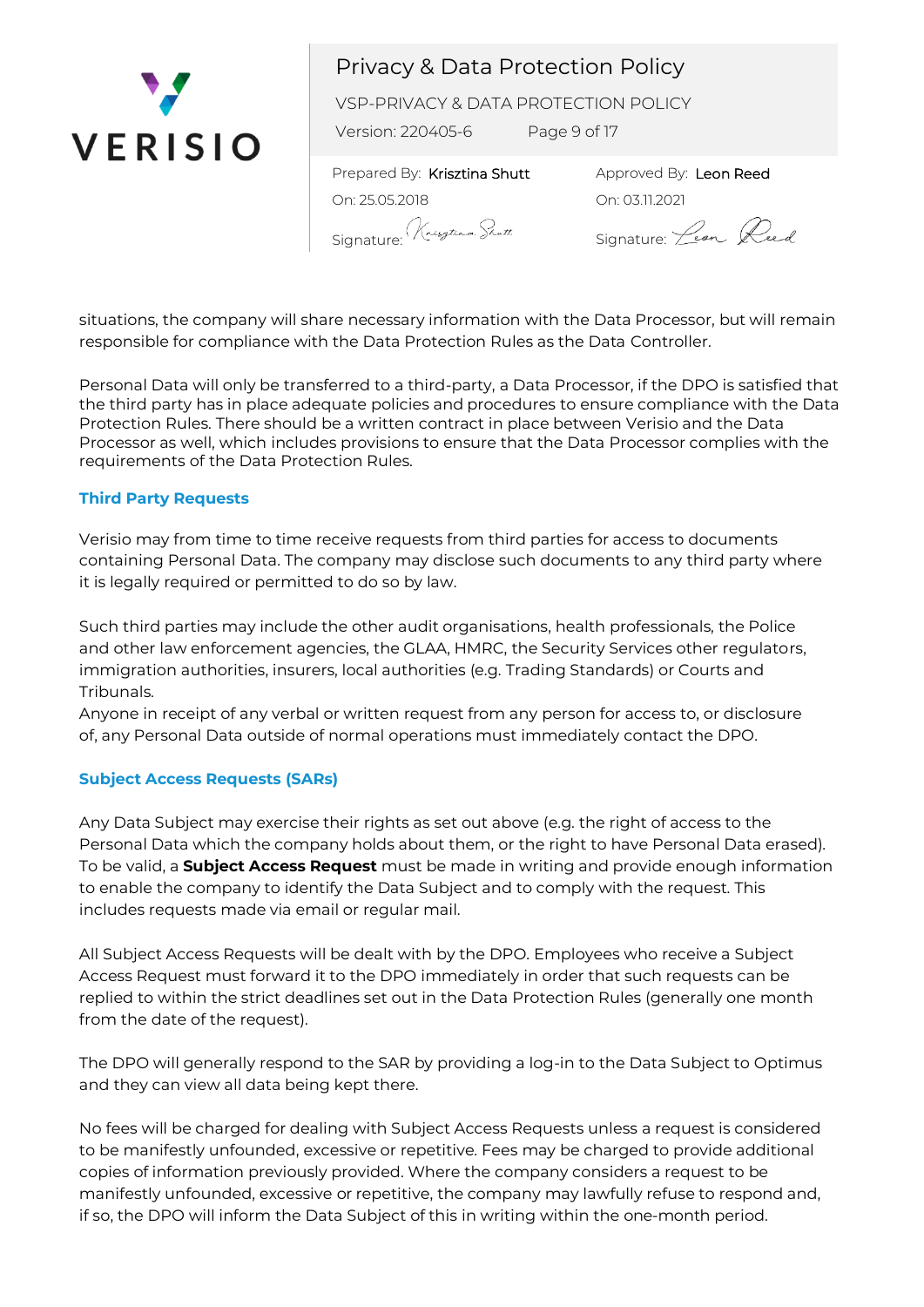

VSP-PRIVACY & DATA PROTECTION POLICY

Version: 220405-6 Page 10 of 17

 Prepared By: Krisztina Shutt On: 25.05.2018 Signature: Krythan Shutt

Approved By: Leon Reed On: 03.11.2021

Signature: *Lean* Reed

### **Direct Marketing**

Any use of Personal Data for marketing or mail-shot purposes must comply with the Data Protection Rules and the Privacy and Electronic Communications Regulations (the **"PECR"**) (and any replacement legislation) which relate to marketing by electronic means.

Individuals have a right to object to their Personal Data being used for electronic marketing purposes. Individuals must be informed of their right to object when their data is collected. If an objection is received, no further marketing or mail- shot communications will be sent to them. The PECR requires that Verisio has the prior consent of recipients in certain circumstances before it sends any unsolicited electronic messages for the purpose of marketing activities (e.g. updates on services and legislation).

Any use of Personal Data for direct marketing purposes which is not in accordance with the requirements set out above must be approved, in advance, by the DPO.

### **Optimus Compliance Management System**

Optimus is a **cloud-based business management system designed in-house to control the entire process of running the company and delivering our services**. It comprises a Client Relationship Module (CRM), scheduling, invoicing and planning functionality as well as a module (**Gladius**) that allows Verisio to create client specific audit reports or Self- Assessment Questionnaires with appropriate Corrective Action Plan Reports (CAPR).

Optimus is a third-generation software tool designed for the auditing and quality control industry, written mainly in **Ruby on Rails 4.1**. Ruby is a server-side web application framework. Rails is a model-view-controller (MVC) framework, providing default structures for a database, a web service and web pages.

All the data is stored in a typhoon and earthquake proof data centre and is back up in real time continuously. This data is protected by security that exceeds the Advanced Encryption Standard (AES). Back-up and security protocols are based on those used in the banking industry. In the event of any data breach by unauthorised parties (hackers) the system would immediately respond. All activity from users is logged and can be traced by to IP addresses.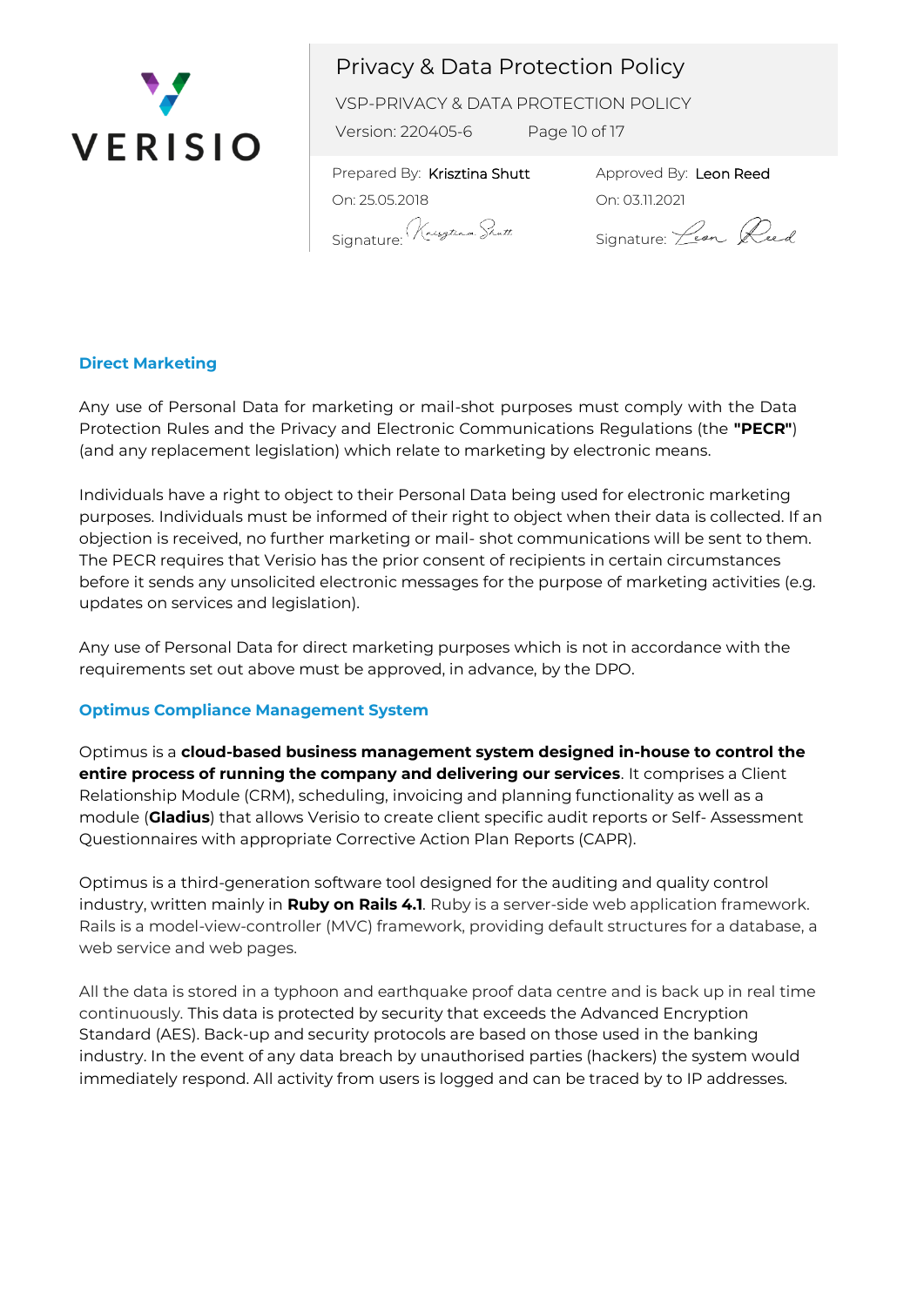

VSP-PRIVACY & DATA PROTECTION POLICY

Version: 220405-6 Page 11 of 17

 Prepared By: Krisztina Shutt On: 25.05.2018

Approved By: Leon Reed On: 03.11.2021

Signature: Krystern Scott

Signature: *Lean* Reed



## **Data Retention**

As part of the contractual arrangement within auditing, data must be kept for **an indefinite period of time**, as agreed between the master client and the data subject.

However, if all parties agree, data may be erased permanently from the system. This can be done within Optimus.

Data may not be erased permanently if there are legal proceedings going on. As a matter of good housekeeping Verisio will review all data **relating to audits older than 5 years** and if considered obsolete by all parties who have an interest in this data then it can be erased permanently to free up electronic storage space.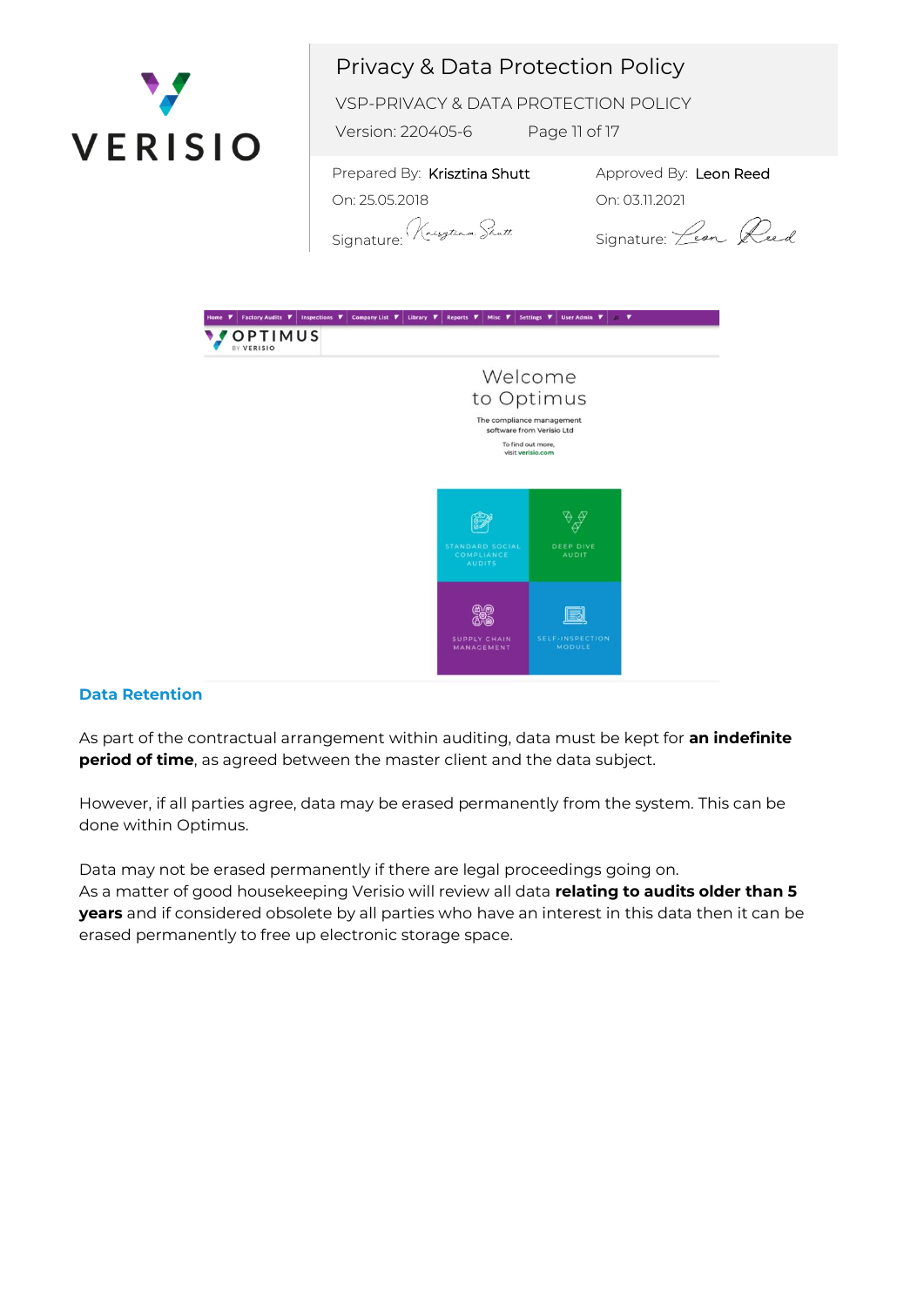

VSP-PRIVACY & DATA PROTECTION POLICY

Version: 220405-6 Page 12 of 17

 Prepared By: Krisztina Shutt On: 25.05.2018 Signature: Krythan Shutt

Approved By: Leon Reed On: 03.11.2021

Signature: *Leon* Reed

### **Privacy Notice**

This privacy policy will explain how our organisation uses the personal data we collect from you when you use our website.

### **Topics:**

- What data do we collect?
- How do we collect your data?
- How will we use your data?
- Data Security
- Data retention
- **Marketing**
- What are your data protection rights?
- What are cookies?
- How do we use cookies?
- What types of cookies do we use?
- How to manage your cookies
- Privacy policies of other websites
- Changes to our privacy policy
- How to contact us
- How to contact the appropriate authorities

#### **What data do we collect?**

Our Company collects the following data:

- **Identity Data** includes first name, last name, username or similar identifier, and title.
- **Contact Data** includes billing address, contact address, email address and telephone numbers.

#### **How do we collect your data?**

You directly provide our Company with most of the data we collect. We collect data and process data when you:

- Voluntarily complete a customer survey or provide feedback on any of our message boards or via email.
- Use or view our website via your browser's cookies.
- Whistleblowing service
- Contact Us Form

### **How will we use your data?**

Our Company collects your data so that we can:

- Manage an account.
- Contact you if we require further information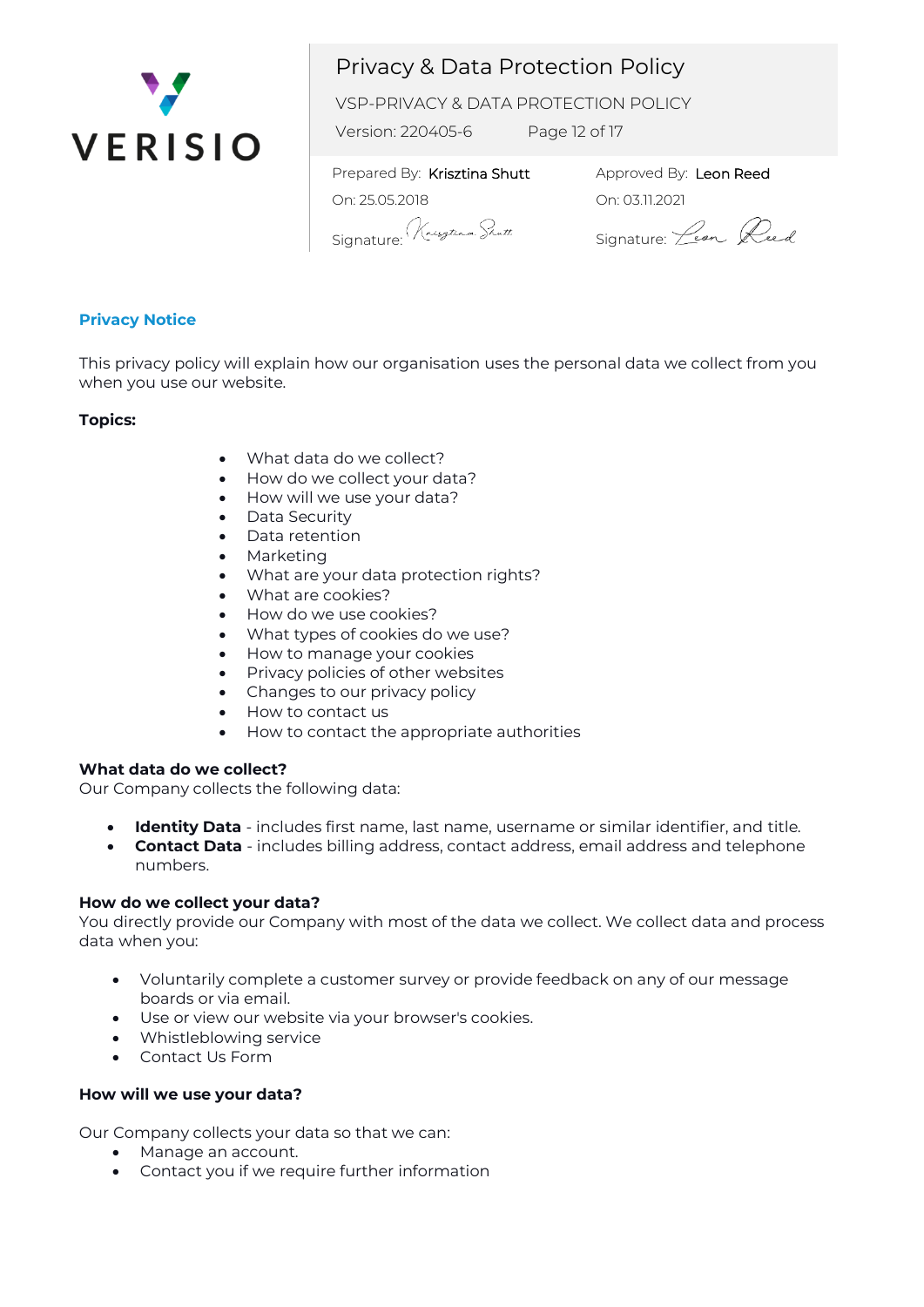

VSP-PRIVACY & DATA PROTECTION POLICY

Version: 220405-6 Page 13 of 17

 Prepared By: Krisztina Shutt On: 25.05.2018 Signature: Krytenn Shutt

Approved By: Leon Reed On: 03.11.2021

Signature: *Leon Reed* 

### **Data Security**

We have put in place appropriate security measures to prevent your personal data from being accidentally lost, used or accessed in an unauthorised way, altered or disclosed. In addition, we limit access to your personal data to those employees, agents, contractors and other third parties who have a business need to know. They will only process your personal data on our instructions, and they are subject to a duty of confidentiality.

We have put in place procedures to deal with any suspected personal data breach and will notify you and any applicable regulator of a breach where we are legally required to do so.

### **Data Retention**

We will only retain your personal data for as long as necessary to fulfil the purposes we collected it for, including for the purposes of satisfying any legal, accounting, or reporting requirements.

To determine the appropriate retention period for personal data, we consider the amount, nature, and sensitivity of the personal data, the potential risk of harm from unauthorised use or disclosure of your personal data, the purposes for which we process your personal data and whether we can achieve those purposes through other means and the applicable legal requirements.

By law, we have to keep basic information about our customers (including Contact, Identity, Financial and Transaction Data) for six years after they cease being customers for tax purposes. In some circumstances, you can ask us to delete your data – see request erasure below for further information.

In some circumstances, we may anonymise your personal data (so that it can no longer be associated with you) for research or statistical purposes, in which case we may use this information indefinitely without further notice to you.

#### **Lawful Basis**

**Legitimate interest** means the interest of our business in conducting and managing our business to enable us to give you the best service/product and the best and most secure experience. We make sure we consider and balance any potential impact on you (both positive and negative) and your rights before we process your personal data for our legitimate interests. We do not use your personal data for activities where our interests are overridden by the impact on you (unless we have your consent or are otherwise required or permitted to by law). You can obtain further information about how we assess our legitimate interests against any potential impact on you in respect of specific activities by contacting us.

**Performance of Contract** means processing your data where it is necessary for the performance of a contract to which you are a party or to take steps at your request before entering into such a contract.

Complying with a legal or regulatory obligation means processing your personal data where it is necessary for compliance with a legal or regulatory obligation that we are subject to.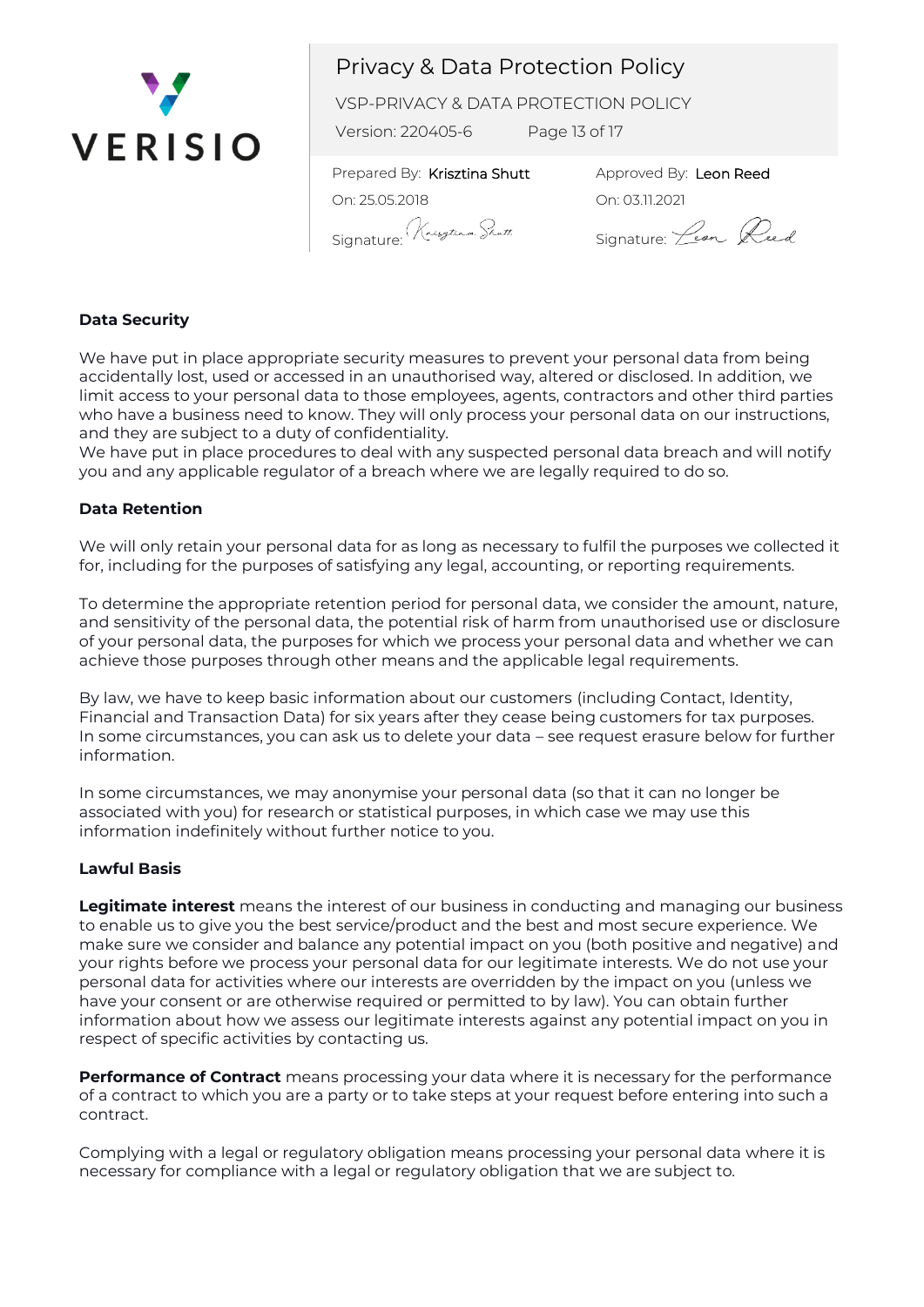

VSP-PRIVACY & DATA PROTECTION POLICY

Version: 220405-6 Page 14 of 17

 Prepared By: Krisztina Shutt On: 25.05.2018 Signature: Krytham Shutt

Approved By: Leon Reed On: 03.11.2021

Signature: *Lean* Reed

### **Marketing**

Our Company will not send you information about products and services of ours.

Our Company would like to make sure you are fully aware of all of your data protection rights. Every user is entitled to the following:

**The right to access** - You have the right to request our Company for copies of your personal data. We will not charge you for this service.

**The right to rectification** - You have the right to request that our Company correct any information you believe is inaccurate. You also have the right to request Our Company to complete information you believe is incomplete.

**The right to erasure** - You have the right to request that our Company erase your personal data under certain conditions.

**The right to restrict processing -** You have the right to request that our Company restrict the processing of your personal data under certain conditions.

**The right to object to processing:** You have the right to object to our Company's processing of your personal data under certain conditions.

**The right to data portability:** You have the right to request that our Company transfer the data that we have collected to another organisation or directly to you under certain conditions.

If you make a request, we have one month to respond to you. If you would like to exercise any of these rights, please contact us at our email:

**Please email us at:** [privacy@verisio.global](mailto:privacy@verisio.global) **Call us:** 01223 847700 **Or write to us at:** Verisio Ltd, 5 Station Road, Ailsworth. Peterborough. PE5 7AH

#### **What are cookies?**

Cookies are text files placed on your computer to collect standard Internet log information and visitor behaviour information. When you visit our websites, we may collect information from you automatically through cookies or similar technology.

For further information, visit www.allaboutcookies.org

#### **How do we use cookies?**

Our Company uses cookies in a range of ways to improve your experience on our website, including:

> • Functionality - Our Company uses these cookies so that we recognise you on our website and remember your previously selected preferences. These could include what language you prefer and the location you are in. A mix of first-party and thirdparty cookies are used.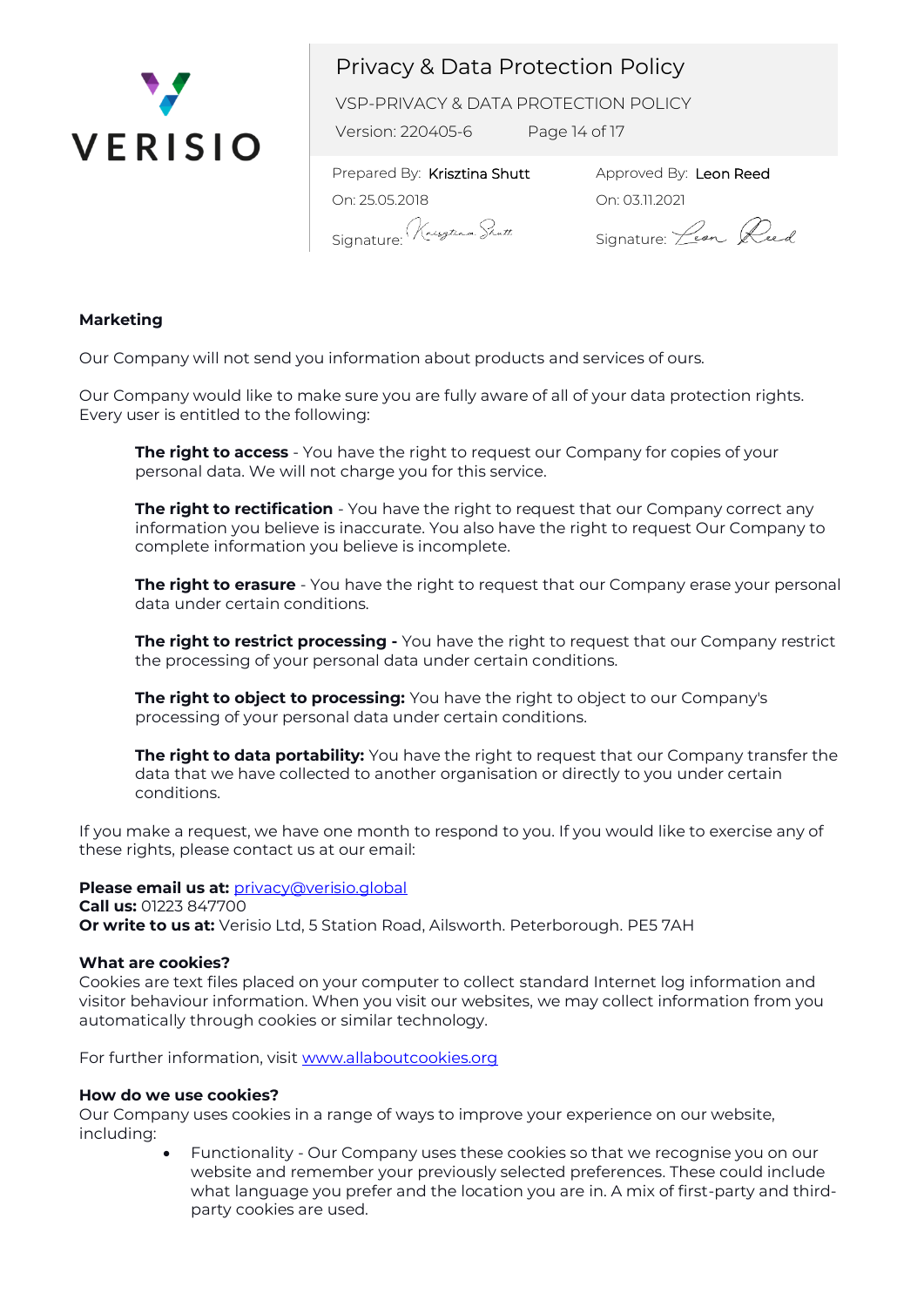

VSP-PRIVACY & DATA PROTECTION POLICY

Version: 220405-6 Page 15 of 17

 Prepared By: Krisztina Shutt On: 25.05.2018 Signature: Krythan Shutt

Approved By: Leon Reed On: 03.11.2021

Signature: *Leon* Reed

### **How to manage cookies**

You can set your browser not to accept cookies, and the above website tells you how to remove cookies from your browser. However, in a few cases, some of our website features may not function as a result.

Privacy policies of other websites

Our Company website contains links to other websites. Our privacy policy applies only to our website, so you should read their privacy policy if you click on a link to another website.

### Changes to our privacy policy

Our Company keeps its privacy policy under regular review and places any updates on this web page. This privacy policy was last updated on 5 April 2022.

#### **How to contact us**

if you have any questions about our Company's privacy policy, the data we hold on you, or you would like to exercise one of your data protection rights, please do not hesitate to contact us.

Email us at: [privacy@verisio.global](mailto:privacy@verisio.global)

Call us: 01223 847700 Or write to us at: Verisio Ltd, 5 Station Road, Ailsworth. Peterborough. PE5 7AH

How to contact the appropriate authority Should you wish to report a complaint or if you feel that Our Company has not addressed your concern in a satisfactory manner, you may contact the Information Commissioner's Office.

Email: icocasework@ico.org.uk

Address Information Commissioner's Office Wycliffe House Water Lane Wilmslow Cheshire SK9 5AF

### **Annual Review**

This policy will be reviewed at least **every 12 months around December**, in accordance with the company's programme of document review and updates but may be subject to change at any time.

Any updates and changes will be noted in the Version Control table at the end of this document.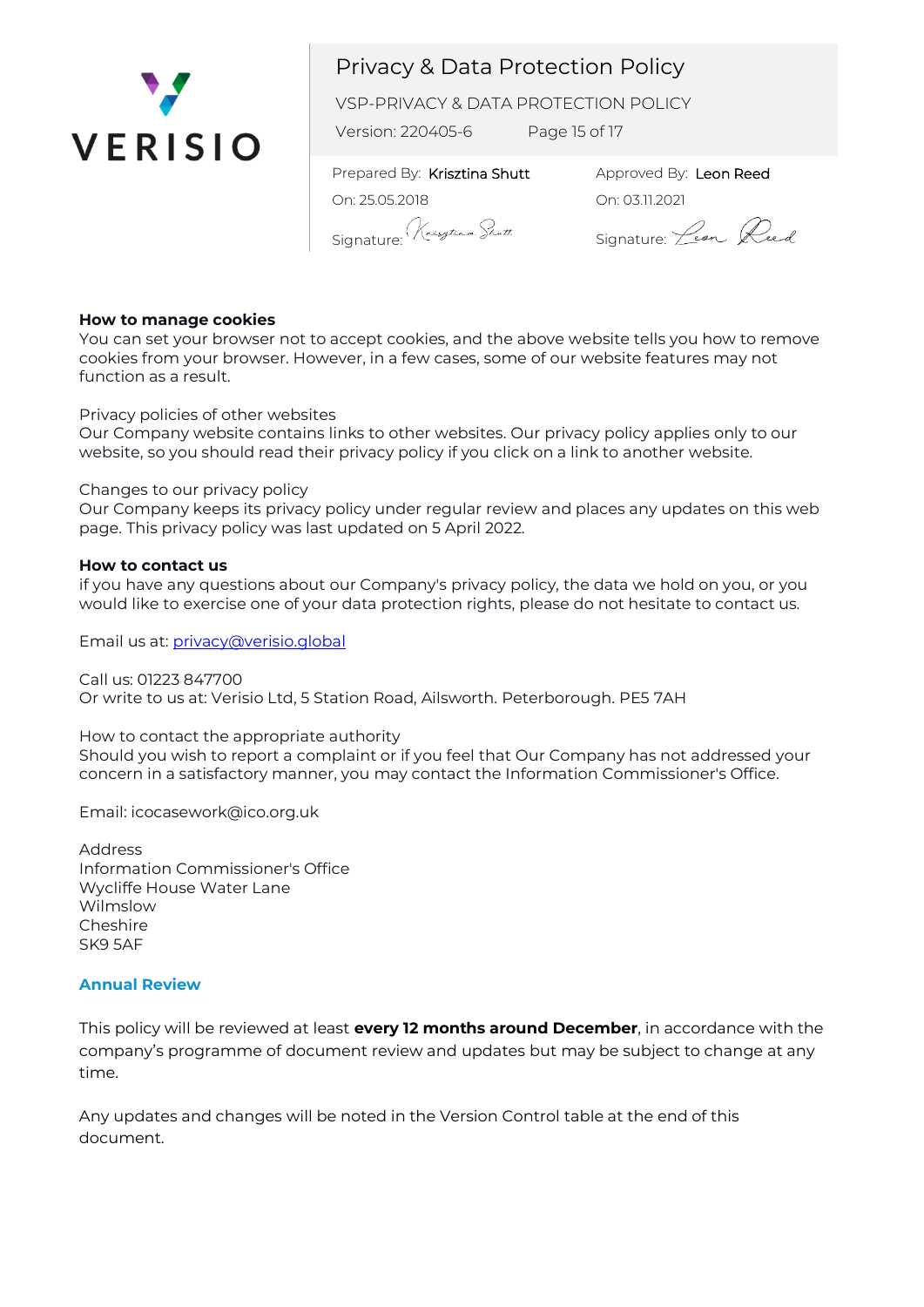

VSP-PRIVACY & DATA PROTECTION POLICY

Version: 220405-6 Page 16 of 17

 Prepared By: Krisztina Shutt On: 25.05.2018 Signature: Kneystern Shutt

Approved By: Leon Reed On: 03.11.2021

Signature: *Leon* Reed

# **DOCUMENTS REFERENCED IN THIS PROCEDURE:**

- *VQM-002 Verisio Org Chart*
- *VQM-003 Job Descriptions*